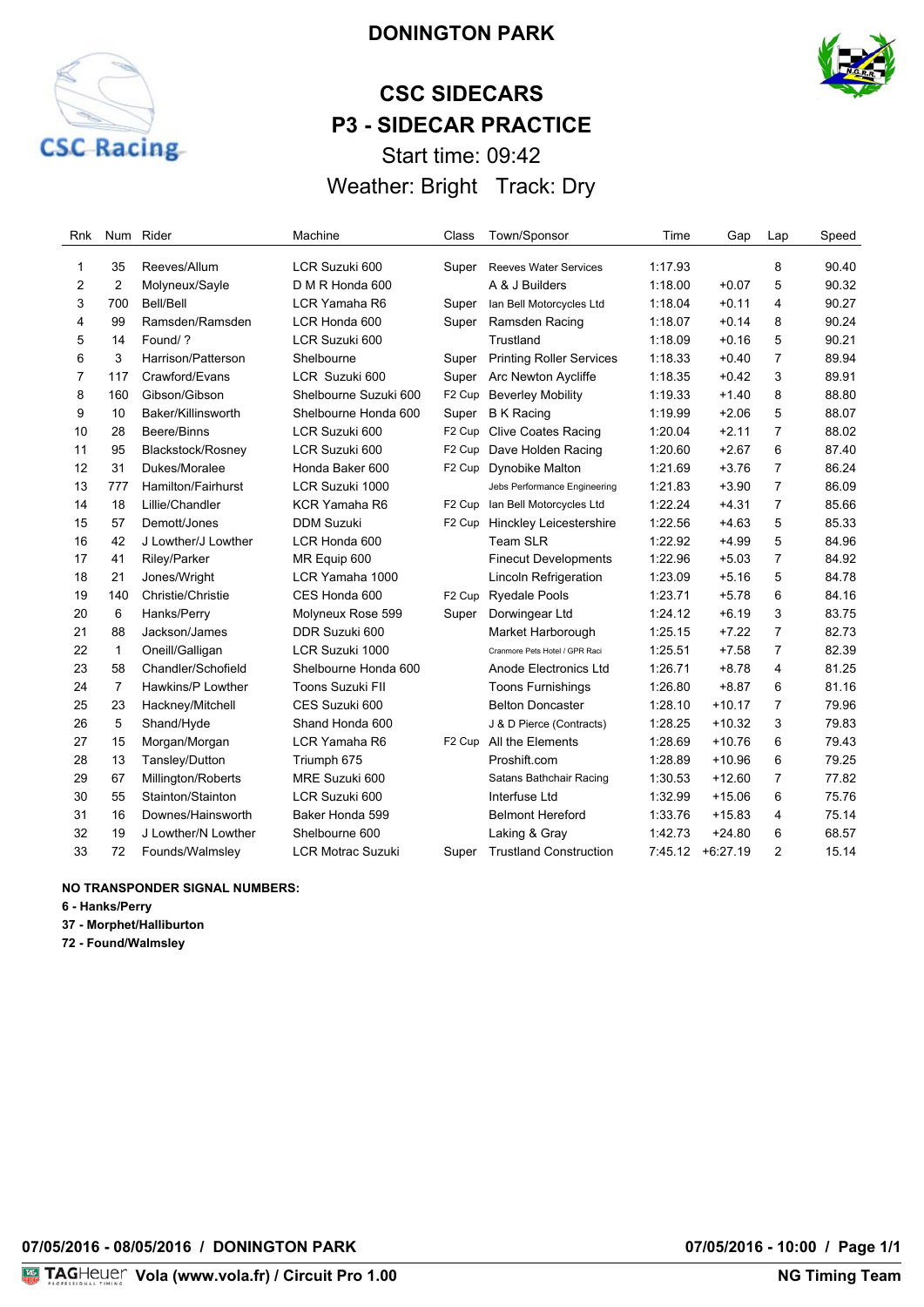

# Seq Lap Time

| <b>Baker/Killinsworth</b> |              |         |  |  |
|---------------------------|--------------|---------|--|--|
|                           | <b>START</b> |         |  |  |
| 11                        | 1            |         |  |  |
| 39                        | 2            | 1:23.78 |  |  |
| 73                        | 3            | 1:22.64 |  |  |
| 107                       | 4            | 1:19.99 |  |  |
| 136                       | 5            | 1:21.19 |  |  |

### Beere/Binns

|     |   | <b>START</b> |
|-----|---|--------------|
| 16  | 1 |              |
| 48  | 2 | 1:27.98      |
| 81  | 3 | 1:21.99      |
| 113 | 4 | 1:20.70      |
| 141 | 5 | 1:20.04      |
| 168 | 6 | 1:22.78      |
| 187 | 7 | 1:20.92      |

#### Bell/Bell

|     |   | <b>START</b> |
|-----|---|--------------|
| 5   | 1 |              |
| 36  | 2 | 1:21.94      |
| 68  | 3 | 1:18.18      |
| 100 | 4 | 1:18.04      |

# Blackstock/Rosney

|     |   | <b>START</b> |
|-----|---|--------------|
| 17  | 1 |              |
| 49  | 2 | 1:28.39      |
| 82  | 3 | 1:22.26      |
| 114 | 4 | 1:20.64      |
| 142 | 5 | 1:21.28      |
| 167 | 6 | 1:20.60      |

| Chandler/Schofield |              |         |  |  |
|--------------------|--------------|---------|--|--|
|                    | <b>START</b> |         |  |  |
| 9                  | 1            |         |  |  |
| 41                 | 2            | 1:30.06 |  |  |
| 79                 | 3            | 1:28.94 |  |  |
| 112                | 4            | 1:26.71 |  |  |
|                    |              |         |  |  |

| Christie/Christie |
|-------------------|
| SIARI             |

# **DONINGTON PARK**



# **CSC SIDECARS P3 - SIDECAR PRACTICE** LAP TIMES

| Seg | Lap | <b>Time</b> |
|-----|-----|-------------|
|     |     |             |
| 29  | 1   |             |
| 63  | 2   | 1:30.21     |
| 97  | 3   | 1:25.21     |
| 126 | 4   | 1:31.00     |
| 157 | 5   | 1:23.71     |
| 184 | 6   | 1.4975      |
|     |     |             |

#### Crawford/Evans

|    |   | <b>START</b> |
|----|---|--------------|
| 20 |   |              |
| 45 | 2 | 1:21.73      |
| 78 | 3 | 1:18.35      |

### Demott/Jones

| Π   |   | <b>START</b> |
|-----|---|--------------|
| 14  | 1 |              |
| 47  | 2 | 1:28.34      |
| 80  | 3 | 1:24.00      |
| 115 | 4 | 1:23.31      |
| 144 | 5 | 1:22.56      |

| Downes/Hainsworth |              |         |  |  |
|-------------------|--------------|---------|--|--|
|                   | <b>START</b> |         |  |  |
| 31                | 1            |         |  |  |
| 65                | 2            | 1:36.82 |  |  |
| 103               | 3            | 1:39.48 |  |  |
| 139               | 4            | 1:33.76 |  |  |

| Dukes/Moralee |              |         |  |  |
|---------------|--------------|---------|--|--|
|               | <b>START</b> |         |  |  |
| 15            | 1            |         |  |  |
| 50            | 2            | 1:31.81 |  |  |
| 83            | 3            | 1:23.22 |  |  |
| 116           | 4            | 1:21.80 |  |  |
| 145           | 5            | 1:21.98 |  |  |
| 169           | 6            | 1:27.77 |  |  |
| 188           | 7            | 1:21.69 |  |  |

| Found/? |   |              |
|---------|---|--------------|
|         |   | <b>START</b> |
| 44      |   |              |
| 77      | 2 | 1:21.27      |
| 110     | 3 | 1:19.05      |
| 137     |   | 1:19.86      |

| Seq | Lap | Time    |
|-----|-----|---------|
| 164 | 5   | 1:18.09 |

| Founds/Walmsley |  |              |
|-----------------|--|--------------|
|                 |  | <b>START</b> |
| 43              |  |              |
| 197             |  | 7:45.12      |

| Gibson/Gibson |   |              |  |
|---------------|---|--------------|--|
| 1             |   | <b>START</b> |  |
| 2             | 1 |              |  |
| 32            | 2 | 1:21.78      |  |
| 66            | 3 | 1:20.05      |  |
| 98            | 4 | 1:20.97      |  |
| 129           | 5 | 1:19.33      |  |
| 154           | 6 | 1:20.59      |  |
| 178           | 7 | 1:21.09      |  |
| 199           | 8 | 1:25.82      |  |

| Hackney/Mitchell |              |         |  |
|------------------|--------------|---------|--|
|                  | <b>START</b> |         |  |
| 28               | 1            |         |  |
| 61               | 2            | 1:29.70 |  |
| 93               | 3            | 1:28.46 |  |
| 127              | 4            | 1:33.89 |  |
| 159              | 5            | 1:31.47 |  |
| 182              | 6            | 1:29.97 |  |
| 202              | 7            | 1:28.10 |  |

| Hamilton/Fairhurst |     |   |              |  |
|--------------------|-----|---|--------------|--|
|                    |     |   | <b>START</b> |  |
|                    | 10  | 1 |              |  |
|                    | 42  | 2 | 1:29.47      |  |
|                    | 76  | 3 | 1:24.93      |  |
|                    | 111 | 4 | 1:23.47      |  |
|                    | 140 | 5 | 1:21.83      |  |
|                    | 166 | 6 | 1:24.78      |  |
|                    | 186 | 7 | 1:22.01      |  |

| Hanks/Perry |   |              |
|-------------|---|--------------|
|             |   | <b>START</b> |
|             |   |              |
| 37          | 2 | 1:24.12      |
| 105         | з | 2.42.55      |

#### **07/05/2016 - 08/05/2016 / DONINGTON PARK 07/05/2016 - 10:01 / Page 1/3**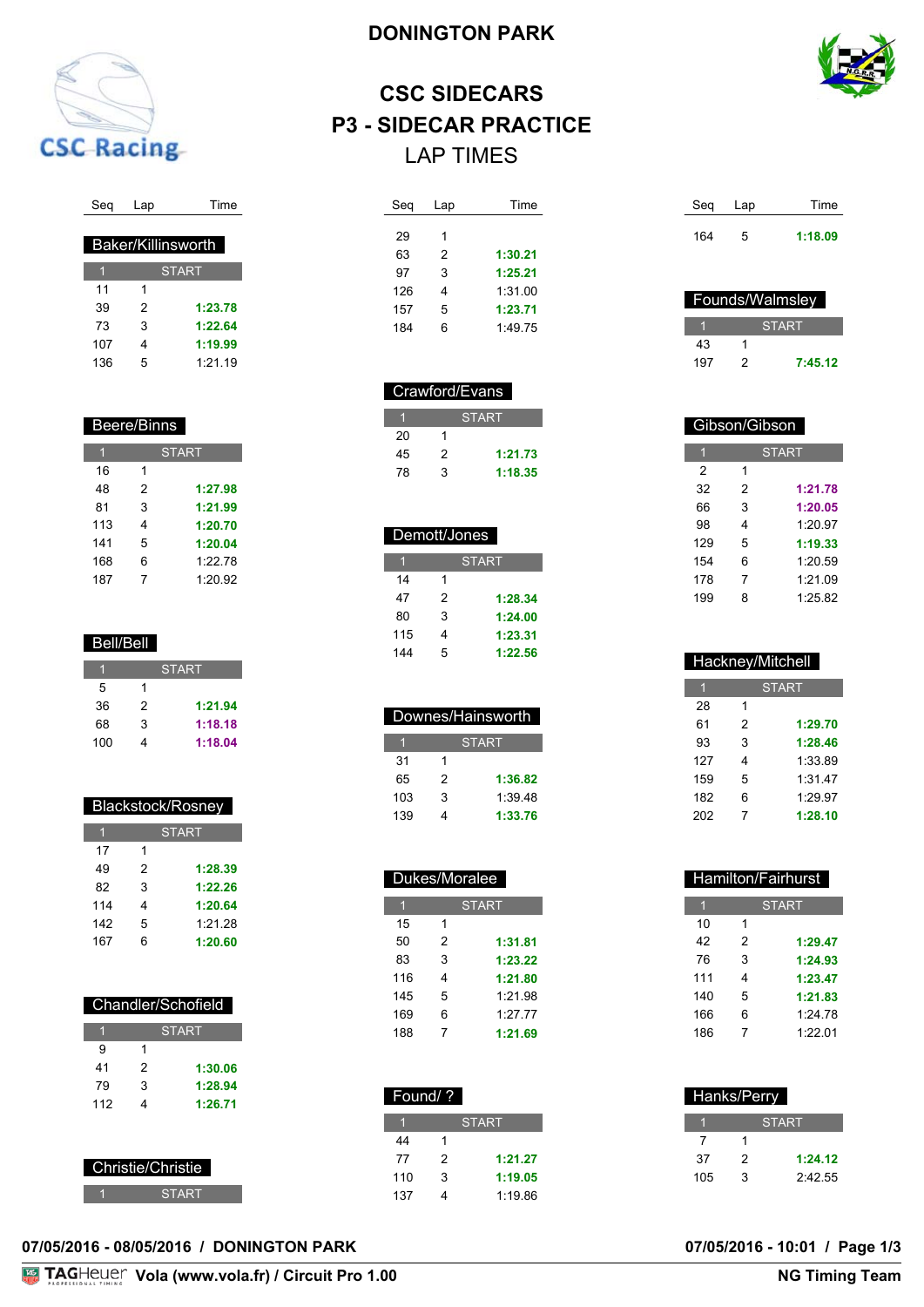#### **CSC SIDECARS**

**P3 - SIDECAR PRACTICE**

LAP TIMES

| Seq | Lap | Time               |
|-----|-----|--------------------|
|     |     |                    |
|     |     | Harrison/Patterson |
| 1   |     | <b>START</b>       |
| 12  | 1   |                    |
| 40  | 2   | 1:21.50            |
| 72  | 3   | 1:20.32            |
| 106 | 4   | 1:18.46            |
| 134 | 5   | 1.1909             |
| 160 | 6   | 1:18.33            |
| 200 | 7   | 2.41.25            |

| Hawkins/P Lowther |              |         |  |
|-------------------|--------------|---------|--|
|                   | <b>START</b> |         |  |
| 52                | 1            |         |  |
| 86                | 2            | 1:27.80 |  |
| 119               | 3            | 1:27.29 |  |
| 148               | 4            | 1:26.80 |  |
| 174               | 5            | 1:29.93 |  |
| 193               | 6            | 1:31.75 |  |

| J Lowther/J Lowther |              |         |
|---------------------|--------------|---------|
|                     | <b>START</b> |         |
| 22                  | 1            |         |
| 53                  | 2            | 1:31.65 |
| 87                  | 3            | 1:24.57 |
| 118                 | 4            | 1:22.92 |
| 147                 | 5            | 1.2298  |

| J Lowther/N Lowther |              |         |  |
|---------------------|--------------|---------|--|
|                     | <b>START</b> |         |  |
| 27                  | 1            |         |  |
| 64                  | 2            | 1:42.73 |  |
| 104                 | 3            | 1:45.61 |  |
| 143                 |              | 1:45.14 |  |

 5 1:43.75 6 1:43.07

| Jackson/James |              |         |  |
|---------------|--------------|---------|--|
| 1             | <b>START</b> |         |  |
| 21            | 1            |         |  |
| 54            | 2            | 1:34.11 |  |
| 88            | 3            | 1:26.70 |  |
| 120           | 4            | 1:26.38 |  |
| 149           | 5            | 1:25.15 |  |
| 173           | 6            | 1:27.90 |  |
| 191           | 7            | 1:27.15 |  |

| Seq | Lap          | <b>Time</b>  |
|-----|--------------|--------------|
|     |              |              |
|     | Jones/Wright |              |
|     |              | <b>START</b> |
| 30  | 1            |              |
| 62  | 2            | 1:29.15      |
| 95  | 3            | 1:23.73      |
| 124 | 4            | 1:23.09      |
| 152 | 5            | 1.27.66      |
|     |              |              |

### Lillie/Chandler

|     |   | <b>START</b> |
|-----|---|--------------|
| 8   | 1 |              |
| 38  | 2 | 1:24.58      |
| 74  | 3 | 1:24.36      |
| 109 | 4 | 1:22.24      |
| 138 | 5 | 1:25.34      |
| 165 | 6 | 1.2469       |
| 185 | 7 | 1:23.10      |

# Millington/Roberts

| 1   |   | <b>START</b> |
|-----|---|--------------|
| 23  | 1 |              |
| 58  | 2 | 1:36.58      |
| 92  | 3 | 1:33.12      |
| 125 | 4 | 1:30.89      |
| 156 | 5 | 1:31.46      |
| 181 | 6 | 1:31.57      |
| 201 | 7 | 1:30.53      |

| Molyneux/Sayle |   |              |
|----------------|---|--------------|
|                |   | <b>START</b> |
| 4              | 1 |              |
| 34             | 2 | 1:21.62      |
| 70             | 3 | 1:21.12      |
| 102            | 4 | 1:18.25      |
| 133            | 5 | 1:18.00      |

| Morgan/Morgan |              |         |  |
|---------------|--------------|---------|--|
|               | <b>START</b> |         |  |
| 18            | 1            |         |  |
| 57            | 2            | 1:40.76 |  |
| 91            | 3            | 1:32.36 |  |
| 123           | 4            | 1:30.34 |  |
| 153           | 5            | 1:31.54 |  |
| 180           | 6            | 1:28.69 |  |

# Morpher/Halliburton START

| Seg | Lap | Time |
|-----|-----|------|
| 190 |     |      |

| Oneill/Galligan |   |              |
|-----------------|---|--------------|
|                 |   | <b>START</b> |
| 24              | 1 |              |
| 56              | 2 | 1:33.97      |
| 89              | 3 | 1:25.93      |
| 121             | 4 | 1:25.51      |
| 151             | 5 | 1:28.55      |
| 176             | 6 | 1:29.85      |
| 198             | 7 | 1:32.27      |

| Ramsden/Ramsden |   |              |
|-----------------|---|--------------|
| 1               |   | <b>START</b> |
| 6               | 1 |              |
| 35              | 2 | 1:21.20      |
| 69              | 3 | 1:20.16      |
| 101             | 4 | 1:18.07      |
| 132             | 5 | 1.1824       |
| 158             | 6 | 1:20.32      |
| 179             | 7 | 1:20.13      |
| 195             | 8 | 1.1878       |

| Reeves/Allum |   |              |  |
|--------------|---|--------------|--|
|              |   | <b>START</b> |  |
| 3            | 1 |              |  |
| 33           | 2 | 1:21.75      |  |
| 67           | 3 | 1:18.92      |  |
| 99           | 4 | 1:18.75      |  |
| 130          | 5 | 1:17.93      |  |
| 155          | 6 | 1:20.32      |  |
| 177          | 7 | 1.1876       |  |
| 192          | 8 | 1.1896       |  |

| Riley/Parker  |              |  |
|---------------|--------------|--|
|               | <b>START</b> |  |
| 1             |              |  |
| $\mathcal{P}$ | 1:29.31      |  |
| 3             | 1:24.41      |  |
| 4             | 1:23.70      |  |
| 5             | 1:22.96      |  |
| 6             | 1:25.50      |  |
| 7             | 1:23.85      |  |
|               |              |  |

| Shand/Hyde |  |              |  |
|------------|--|--------------|--|
|            |  | <b>START</b> |  |
| 13         |  |              |  |

# **07/05/2016 - 08/05/2016 / DONINGTON PARK 07/05/2016 - 10:01 / Page 2/3**